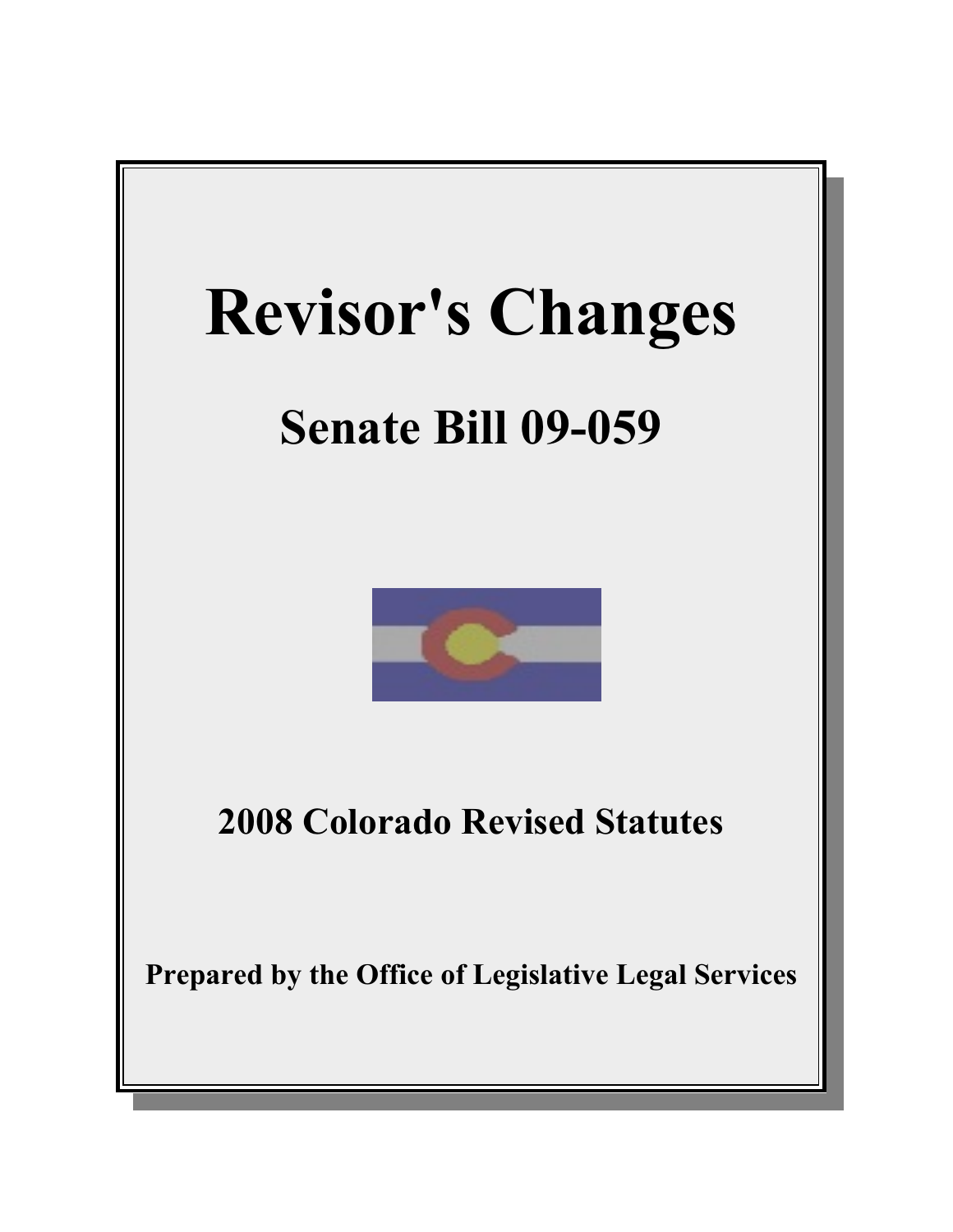## REVISOR'S NOTE

NOTE: In the preparation of the 2008 Colorado Revised Statutes, the Office of Legislative Legal Services has compiled, edited, and arranged the statutes to include changes made at the 2008 Regular Session and First Extraordinary Session of the Sixty-Fifth General Assembly in accordance with article 5 of title 2, Colorado Revised Statutes.

Itemized below are the changes made in the 2008 Colorado Revised Statutes under the authority of the Revisor in accordance with section 2-5-103 to "improve the style and clarity of the laws, yet preserve the intent, effect, and meaning of each statutory provision".

- a. **Punctuation.** A uniform system of punctuation was used in the preparation of C.R.S., and the punctuation has been changed accordingly.
- b. **Capitalization.** A uniform system of capitalization was used, and changes were made accordingly.
- c. **Present tense.** Language in the statutes has been changed to the present tense.
- d. **Short title and definition sections.** Language and format in short title and introductory portions of definition sections were standardized.
- e. **Effective date.** References to "the effective date ofsaid section (article/part)" were changed to the actual date when the section (article/part) became effective.
- f. **Provisos.** The term "provided that" was changed to "except that" or "if" to conform to C.R.S. format.
- g. **Grammatical changes.** In some instances, language was rewritten to correct grammar without changing substantive meaning.
- h. **Form Numbering changes.** Changes were made in C.R.S. numbering or in numbering or wording of internal references to conform to C.R.S. numbering system and statutory format.
- i. **"C.R.S. 1973" and "C.R.S." changes.** References to "C.R.S. 1973" or to "C.R.S." were corrected to conformto H.B. No. 1291, 1983 Session. "C.R.S." was added to an internal reference to a provision outside of the title in which the reference appears or deleted from a reference to a provision within a title to conform with standard form.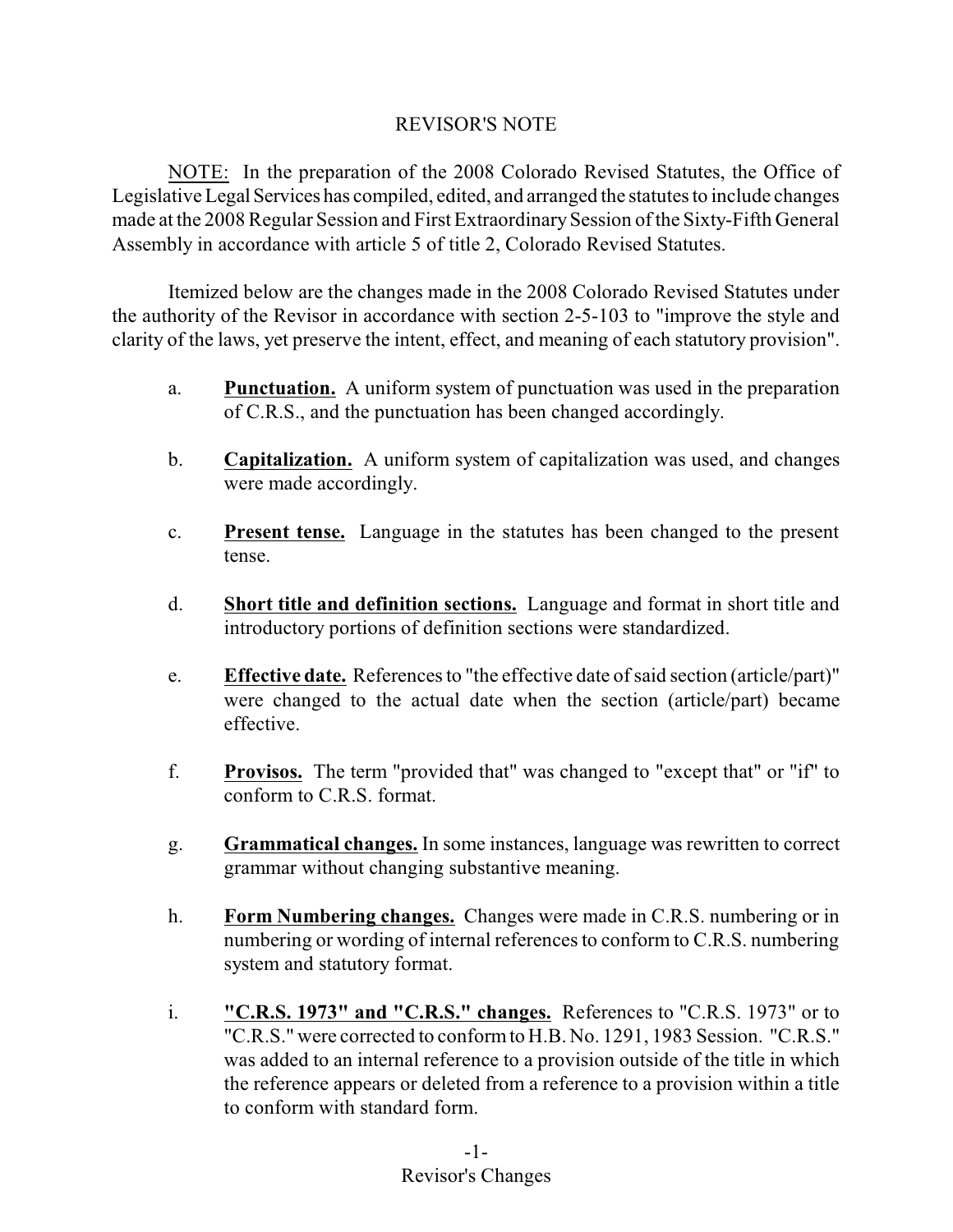- j. **Spelling.** Misspelled words were corrected.
- k. **Move "and" or "or" at the end of a paragraph, subparagraph, sub-subparagraph.** Moved an "and" or "or" to the next to last paragraph, subparagraph, or sub-subparagraph when a paragraph, subparagraph, or sub-subparagraph is added or repealed to conform to statutory format.
- l. **Public Law.** Changed "P.L." or "P.L. No." to "Pub.L." to conform with the method of citing public law provided by the office of the federal register, national archives and records administration.

## **TITLE 2**

2-3-1203 (3)(ee), Senate Bill 08-039 harmonized with Senate Bill 08-165, Senate Bill 08-177, and House Bill 08-1043.

## **TITLE 6**

 $6-1-302$  (1)(p), corrected a federal citation, "U.S.C. sec. 781", by changing the number one to the lower-case letter "L".

## **TITLE 8**

8-1-151 Senate Bill 08-051 harmonized with House Bill 08-1103.

## **TITLE 10**

- 10-4-637 Senate Bill 08-152 harmonized with Senate Bill 08-219.
- 10-8-530 (1.5)(d) and (1.5)(h), House Bill 08-1309 harmonized with House Bill 08-1390.

- 12-5.5-103 (2), changed "director of the division of registrations" to "director of registrations" to correct the title of the director as created in section  $24-1-122$  (2)(g).
- 12-6-517 (2), changed "powersports vehicle *manufacturer's* representative" to "powersports vehicle *manufacturer* representative" to conform to the term as defined in section 12-6-502 (14).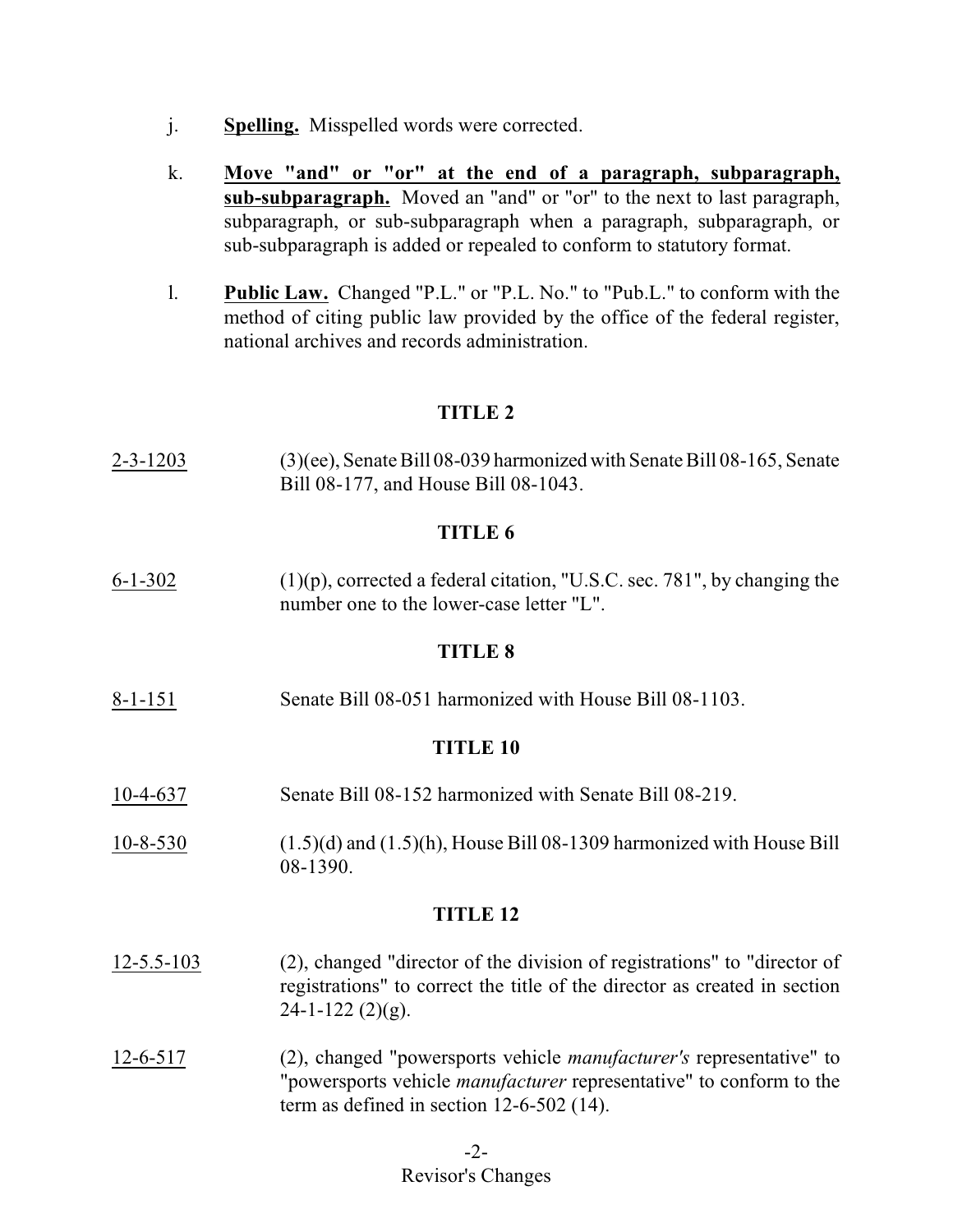- 12-45-103 (4), added "sec." after "U.S.C." to conform to the preferred method of citing federal law.
- $12-47.1-1202$  (3)(j), at the end of the paragraph, changed "property; and" to "property." to conform to statutory format.
- 12-64-104 IP(1)(o)(II) and (1)(o)(II)(A), combined the introductory portion of subparagraph (II) with sub-subparagraph (A) to conform to standard statutory numbering format.

#### **TITLE 13**

13-32-101 Senate Bill 08-183 harmonized with Senate Bill 08-206.  $(8)$ , changed "subsection  $(1.5)$  of this section" to "subsection  $(6)$  of this section" to correct a reference added by Senate Bill 08-183 that refers to the subsection in which the judicial stabilization cash fund is created but that Senate Bill 08-206 relocated.

## **TITLE 16**

- 16-8.5-118 Removed the subsection designation "(1)" to conform to statutory format.
- 16-22-113 (1)(e), Senate Bill 08-172 harmonized with House Bill 08-1382.

- 17-2-201 (5.5)(c)(I), (5.5)(c)(II), and (5.5)(c)(III), Senate Bill 08-171 harmonized with Senate Bill 08-172.
- 17-18-0 Entire article, Senate Bill 08-239 harmonized with House Bill 08-1115, House Bill 08-1194, and House Bill 08-1352.
- $17-18-101$  (1)(b), (1)(c)(II), (1)(d), and (1)(e)(II), changed "department of corrections" to "department" because department is defined for the title as the department of corrections.
- 17-18-102 Enacted as section 17-18-101 in House Bill 08-1352 but was renumbered on revision for ease of location.
- 17-18-103 Enacted as section 17-18-101 in Senate Bill 08-239 but was renumbered on revision for ease of location.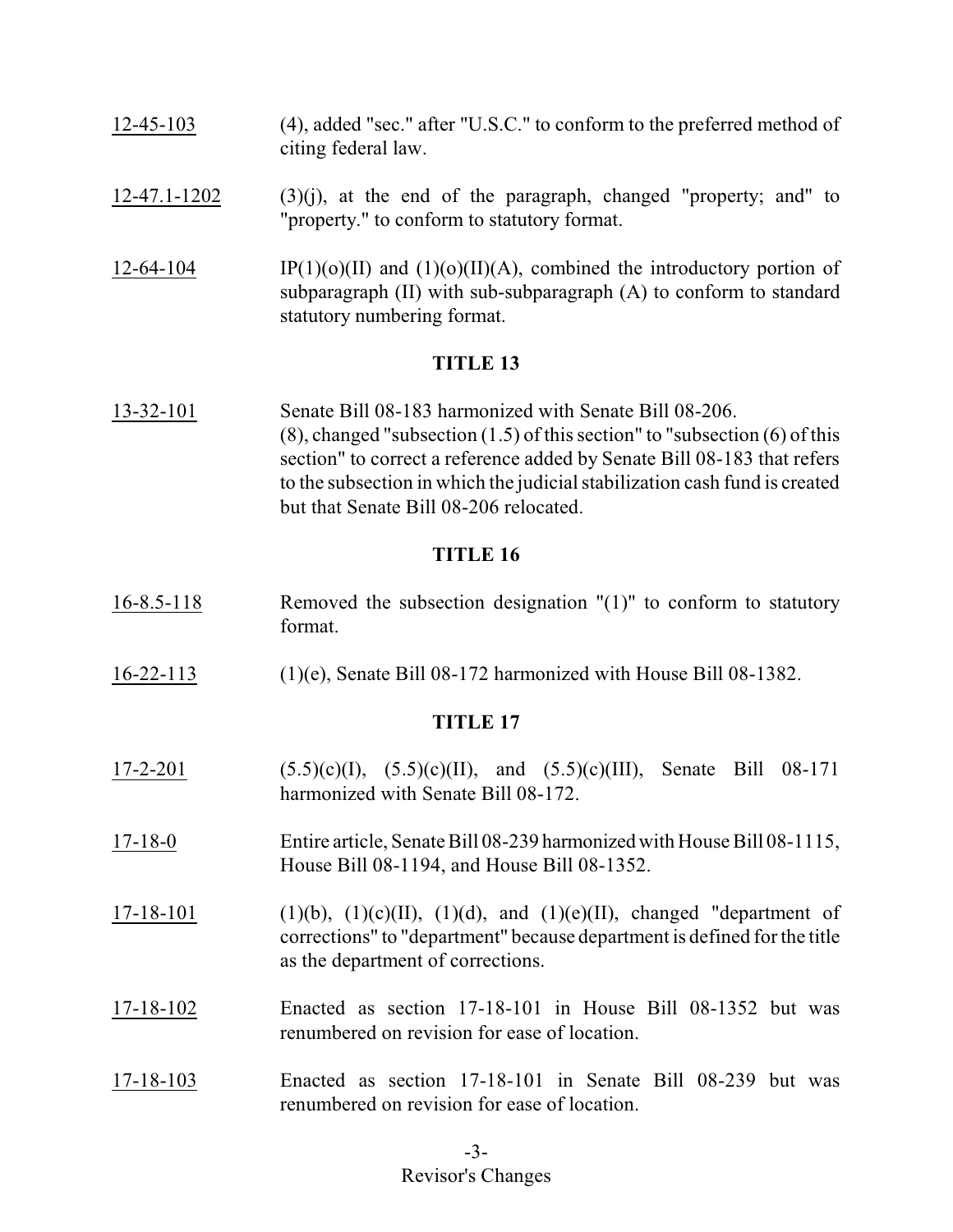17-18-104 Enacted as section 17-18-101 in House Bill 08-1194 but was renumbered on revision for ease of location.  $(1)(b)(I)$ , changed "21-75-302" to "24-75-302" to correct a reference to the section in which the capital construction fund is created.  $(1)(b)(II)$ ,  $(1)(c)$ ,  $(1)(d)$ , and  $(1)(e)$ , changed "department of corrections" to "department" because department is defined for the title as the department of corrections.

## **TITLE 18**

- $18-1-1103$  (1)(c)(I), changed "subparagraph (II) of paragraph (b) of this subsection (1)" to "subparagraph (III) of paragraph (b) of this subsection (1)" to correct an incorrect internal reference. Subsection  $(1)(c)(I)$  describes the time within which an objection to the destruction of evidence may be filed after receiving notice pursuant to subsection  $(1)(b)(II)$ ; however, the notice in subsection  $(1)(b)(II)$  pertains to evidence that will be preserved, while the notice in subsection (1)(b)(III) pertains to evidence that will be destroyed.
- 18-3-407.5 (3)(b), changed "governmental official" to "government official" to make the term consistent throughout subsection (3).

## **TITLE 19**

- 19-1-304 (7), enacted as subsection (8.5) in House Bill 08-1264 but was renumbered on revision for ease of location.
- 19-2-921 (10), changed "90" to "ninety" to conform to statutory format.

- $22-2-103$  (1)(g) and (1)(h), House Bill 08-1204 harmonized with House Bill 08-1412.
- $22$ -2-130  $(6)(b)(II)$ , changed "supplement" to "supplemental" for consistency throughout the section.
- 22-25-104 (1), House Bill 08-1204 harmonized with House Bill 08-1224.  $(3)(b)(IV)$ , was amended as subsection  $(3)(b)(III)$  in House Bill 08-1204 but was harmonized with House Bill 08-1224 which renumbered it as subsection (3)(b)(IV).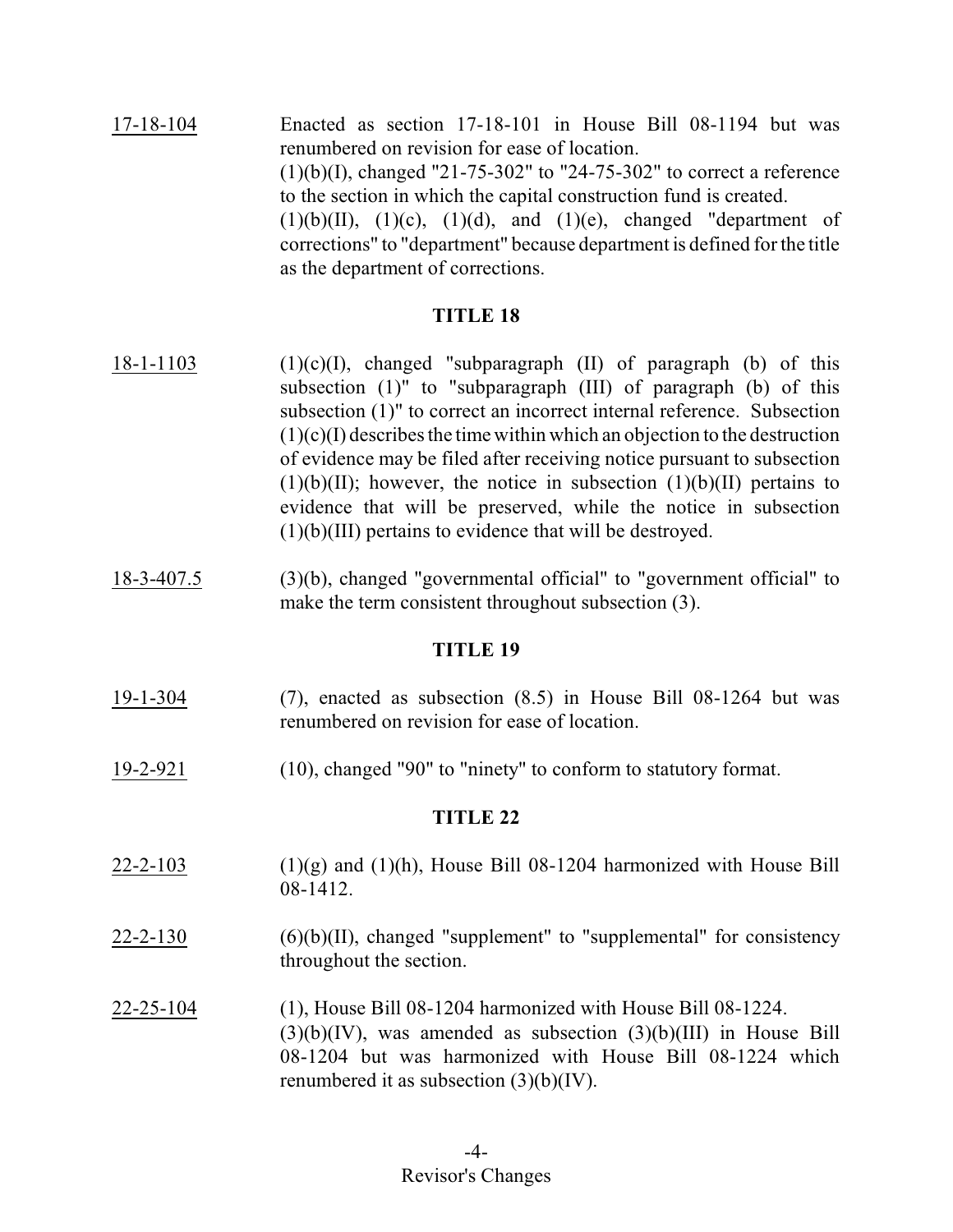# 22-25-105 House Bill 08-1204 harmonized with House Bill 08-1224. 22-25-107 (1), House Bill 08-1204 harmonized with House Bill 08-1224. 22-26-108 Added "school" after "facility" to conform with the defined term and for consistency throughout the article. 22-28-107 IP(1), sections 21 and 39 of House Bill 08-1388 were harmonized.  $22 - 33 - 205$  (1)(a), House Bill 08-1204 harmonized with House Bill 08-1336.

22-60.5-108 Senate Bill 08-208 harmonized with House Bill 08-1344.

# **TITLE 23**

- 23-1-104  $(1)(a)(I)$ , Senate Bill 08-232 harmonized with House Bill 08-1320.
- 23-2-103.5 Senate Bill 08-018 harmonized with Senate Bill 08-167.
- 23-8-101.5 (4)(b), changed "vocational education" to "career and technical education" per authority granted to the revisor of statutes in section 23-8-105, Colorado Revised Statutes.
- 23-60-202 (1)(c), Senate Bill 08-126 harmonized with Senate Bill 08-181.

- $24-21-104$  (3)(d)(XIII), deleted "April 15, 2008, or the effective date of this subparagraph (XIII), whichever is later" and substituted "June 2, 2008" because the effective date of subparagraph (XIII) is June 2, 2008, which is also the later date.
- 24-32-719 (1), changed "2008-2009" to "2008-09" to conform to the preferred method of referring to state fiscal years.
- 24-34-104  $(42)(o)$ , enacted as  $(42)(n)$  by House Bill 08-1210 but was relettered on revision for ease of location.  $(48)(g)$ , enacted as  $(48)(e)$  by House Bill 08-1212 but was relettered on revision for ease of location. (50), House Bill 08-1213 harmonized with House Bill 08-1244.
- 24-36-104 (4), added "sec."after "U.S.C." to conform to the preferred method of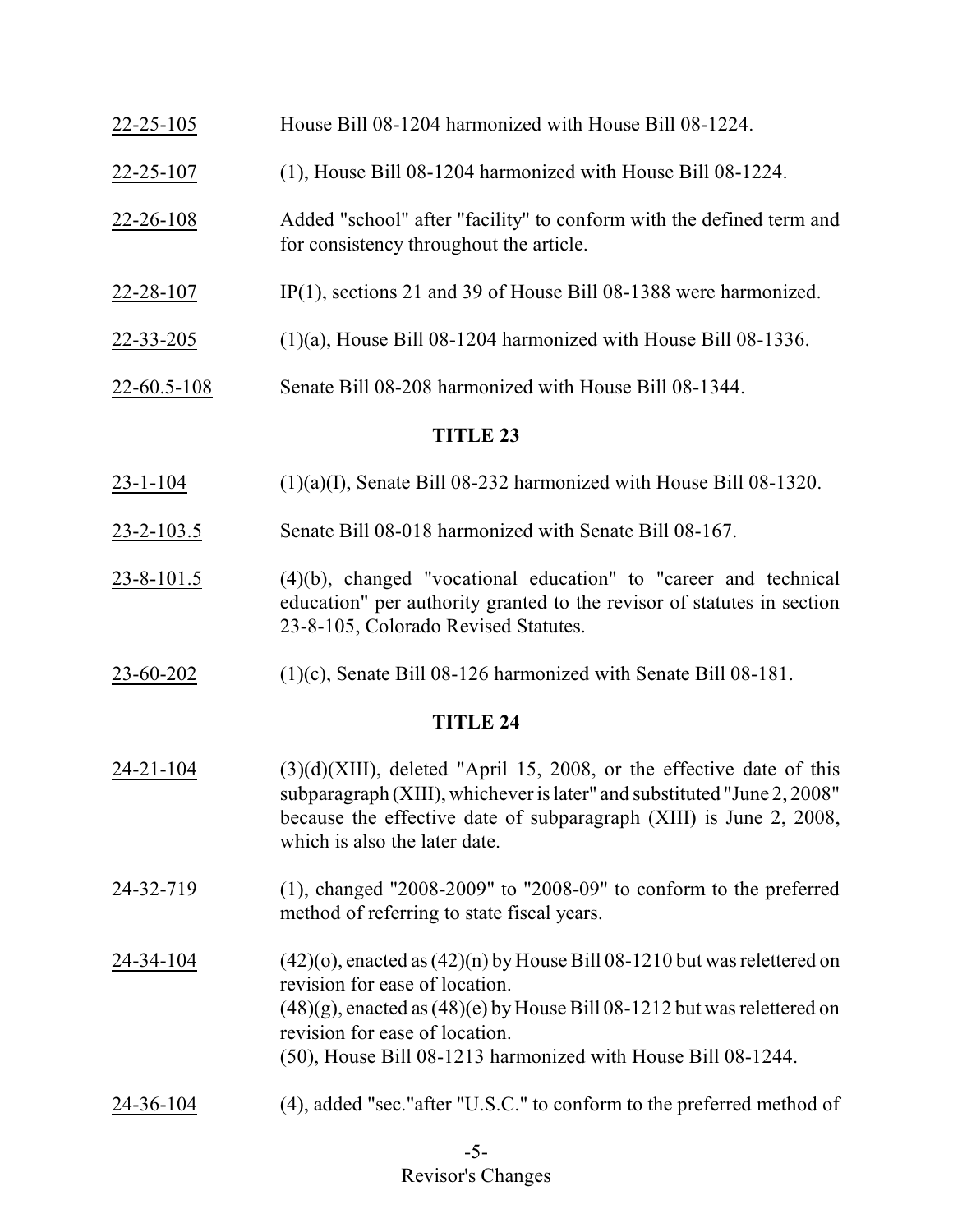citing federal law.

- $24-45.5-101$  (1)(c), added "sec."after "U.S.C." to conform to the preferred method of citing federal law.
- 24-45.5-104 (1)(d), added "sec."after "U.S.C." to conform to the preferred method of citing federal law.
- 24-47.5-103 (1), House Bill 08-1025 harmonized with House Bill 08-1398.
- 24-72-204 (3)(d)(III), changed "U.S.C. section" to "U.S.C. sec." to conform to the preferred method of citing federal law.
- 24-75-302 (2)(u), House Bill 08-1115 harmonized with House Bill 08-1194, House Bill 08-1352, House Bill 08-1376, and Senate Bill 08-239.  $(2)(v)$ , House Bill 08-1115 harmonized with House Bill 08-1194 and Senate Bill 08-239.  $(2)(w)$  and  $(2)(y)$ , House Bill 08-1115 harmonized with Senate Bill 08-239.
- 24-75-1201 (1), House Bill 08-1025 harmonized with House Bill 08-1398.
- 24-82-1201 (2), changed "commission of higher education" to "commission on higher education" to accurately reflect the name of the commission as created in section 23-1-102.
- 24-103-801 (2), changed "this act" to "this part 8" to conform to the preferred method of self reference in statute.

- 25-4-506 (2), House Bill 08-1061 harmonized with House Bill 08-1199.
- 25-4-909 (4), changed "U.S.C. section" to "U.S.C. sec." to conform to the preferred method of citing federal law.
- 25-5-402 (4)(b), added "secs." after "U.S.C." to conform to the preferred method of citing federal law. (4)(c), added "sec." after "U.S.C." to conform to the preferred method of citing federal law. (4)(d), added "secs." after "U.S.C." to conform to the preferred method of citing federal law.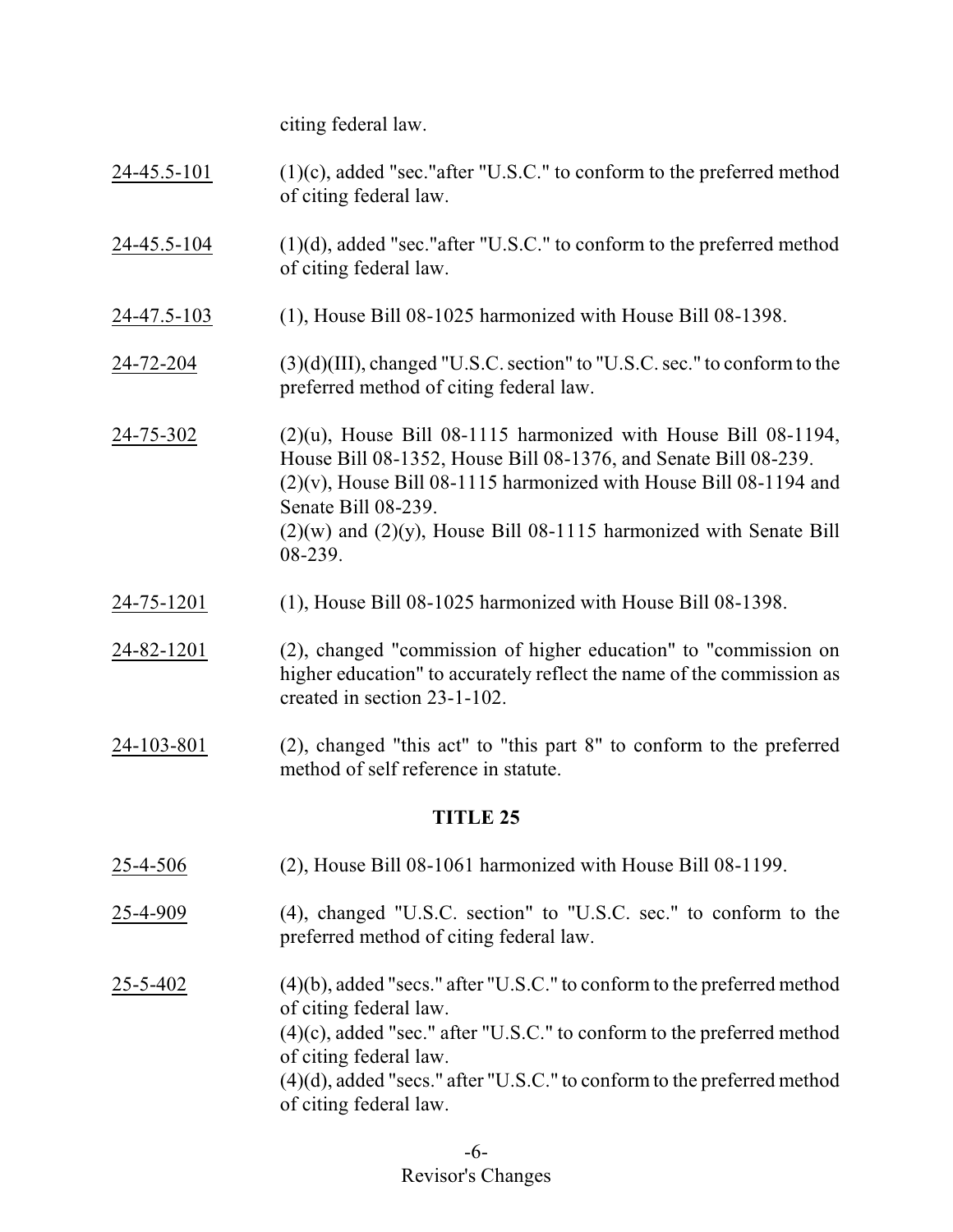(10), changed "Title 21 U.S.C. 301" to "21 U.S.C. sec. 301" to conform to the preferred method of citing federal law. (12)(d), added "secs." after "U.S.C." to conform to the preferred method of citing federal law.

- $25-5-410$  (1)(g), added "sec." after "U.S.C." to conform to the preferred method of citing federal law.
- 25-5-411 (2), added "sec." after "U.S.C." to conform to the preferred method of citing federal law.
- 25-5-419 (1), added "sec." and "secs." after "U.S.C." to conform to the preferred method of citing federal law. (4)(b), added "secs." after "U.S.C." to conform to the preferred method

of citing federal law.

- 25-5-420 (1), added "secs." after "U.S.C." to conform to the preferred method of citing federal law. (7), added "sec." after "U.S.C." to conform to the preferred method of citing federal law. (8), added "secs." after "U.S.C." to conform to the preferred method of citing federal law.
- $25-5-421$  (1)(b)(II), added "sec." after "U.S.C." to conform to the preferred method of citing federal law.
- 25-39-0 Entire article, enacted as article 38 in Senate Bill 08-058 but was renumbered on revision for ease of location.
- 25-39-103 (1), changed "25-38-104" to "25-39-104" due to the renumbering of the article on revision. (2), changed "25-38-107" to "25-39-107" due to the renumbering of the article on revision.
- 25-39-106 (1), changed "25-38-105" to "25-39-105" due to the renumbering of the article on revision.

## 25-39-107 (1)(a) and (2)(b), changed "25-38-108" to "25-39-108" due to the renumbering of the article on revision.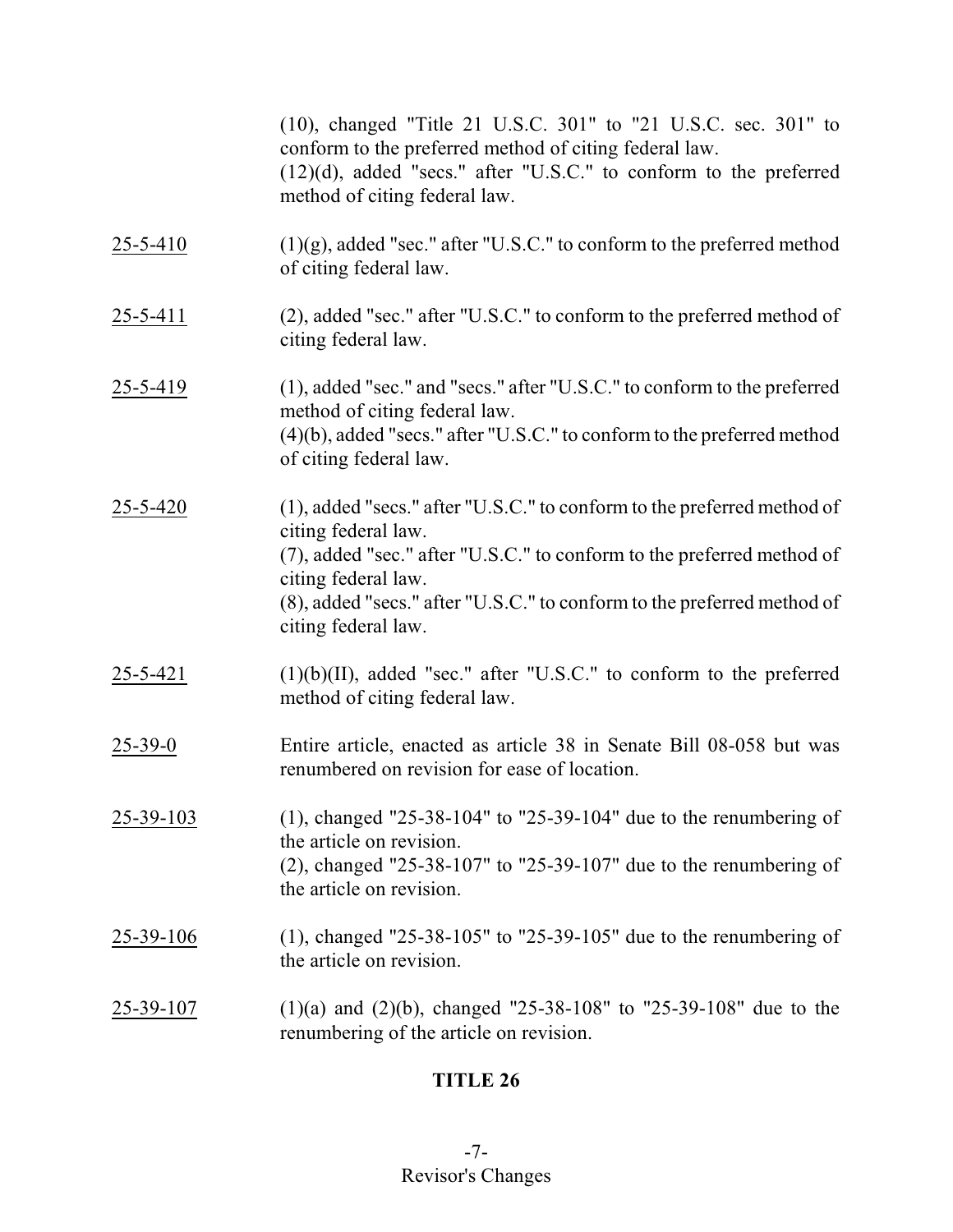- 26-2-720.5 (1), removed the paragraph (a) designation after "(1)" to conform to statutory numbering format.
- 26-2-721 (1), removed the paragraph (a) designation after "(1)" to conform to statutory numbering format.
- 26-6-103.3 Added "(1)" between "26-6-107" and "(a) (I) (C)" to correctly cite the referenced section.

#### **TITLE 27**

- 27-10.5-102 Senate Bill 08-002 harmonized with House Bill 08-1366, and House Bill 08-1031 harmonized with House Bill 08-1366.
- 27-10.5-104 Senate Bill 08-002 harmonized with House Bill 08-1220. (1) and (3), House Bill 08-1220 harmonized with House Bill 08-1366.
- $27-10.5-104.5$  IP(3) and (3)(a), Senate Bill 08-002 harmonized with House Bill 08-1220.
- 27-10.5-105 (2), House Bill 08-1220 harmonized with House Bill 08-1336.

#### **TITLE 28**

28-1-104 (5), changed "this subsection" to "this section" to correct the reference to public employees receiving a leave of absence.

#### **TITLE 29**

- 29-2-105 (1)(d), House Bill 08-1013 harmonized with House Bill 08-1269, House Bill 08-1358, and House Bill 08-1368.  $(1)(d)(I)(L)$ , enacted as  $(1)(d)(I)(I)$  in House Bill 08-1358 but was relettered on revision for ease of location.
- $29-2-109$  IP(1), House Bill 08-1269 harmonized with House Bill 08-1368.
- 29-5-104 House Bill 08-1106 harmonized with House Bill 08-1347.

## **TITLE 31**

 $31-10-1010$  (1)(a), as it takes effect January 1, 2009, changed "his" to "his or her" to conform to statutory format and to mirror the language used in the

## -8- Revisor's Changes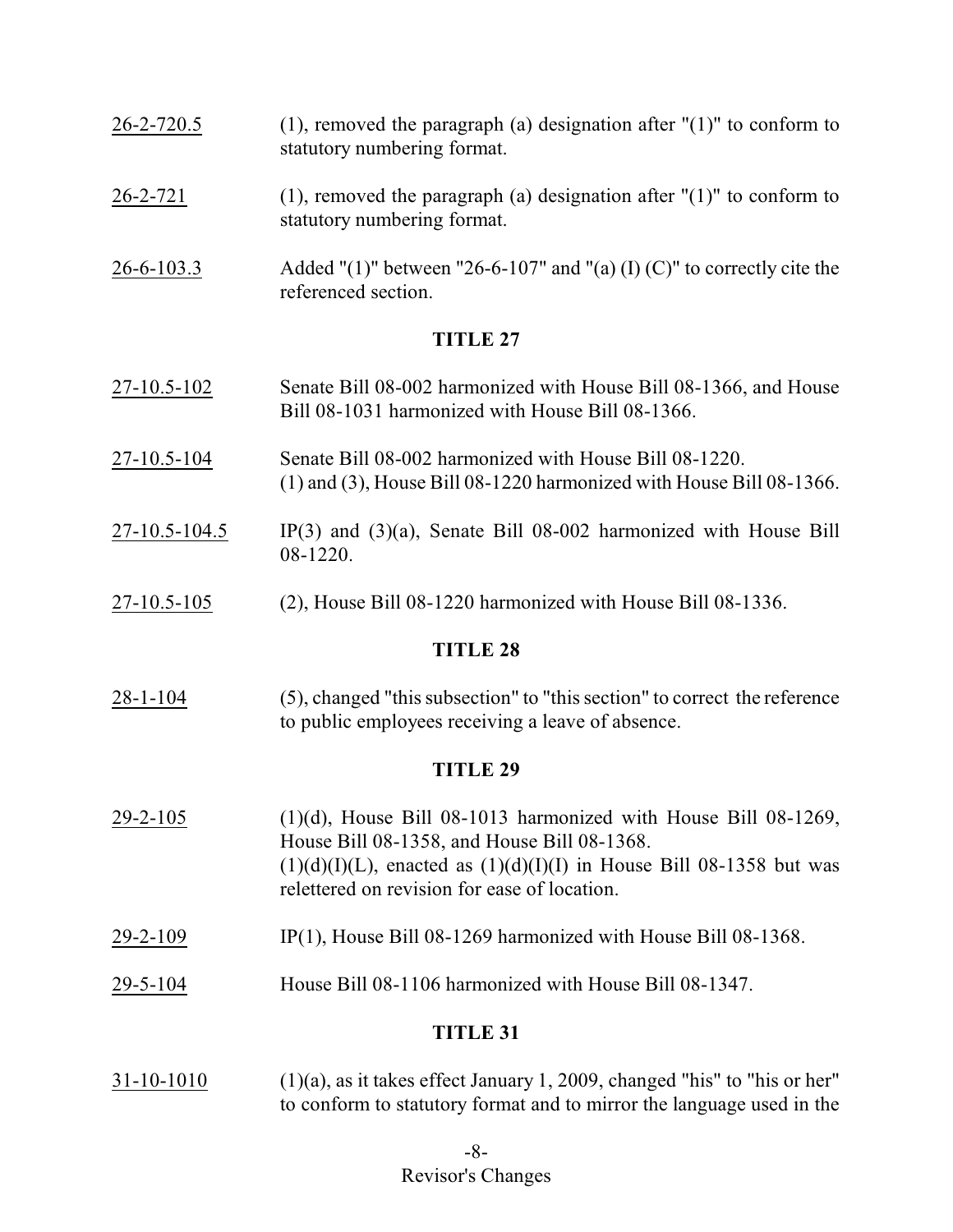rest of subsection  $(1)(a)$ .

31-15-602 (4)(b), added "(I)" and "(II)" as subparagraph designations to conform to statutory format.

#### **TITLE 34**

- $34-32-103$  (3.5)(b), changed "this subsection (3)" to "this subsection (3.5)" to reflect the actual subsection in which the reference occurs.
- 34-60-106 (11)(a)(II), House Bill 08-1379 harmonized with House Bill 08-1412.

#### **TITLE 37**

- 37-43-202 (3), added "sec." after "U.S.C." to conform to the preferred method of citing federal law.
- 37-92-102 IP(3), House Bill 08-1280 harmonized with House Bill 08-1346.

#### **TITLE 38**

 $38-20-116$  (2.5)(a), pursuant to section 2-3-703, the revisor of statutes changed "section" to "subsection" to correct an obvious error and to preserve the legislative intent.

- $39-10-107$  (1) and  $(3)(x)$ , House Bill 08-1059 harmonized with House Bill 08-1349.
- 39-21-113 (17), changed "this subsection (16)" to "this subsection (17)" to correct an error that occurred when the subsection was renumbered by correction schedule but the internal reference was not changed.
- $39-29-109$   $(1.5)(b)(II), (1.5)(c)(II), (1.5)(d)(I)(B), (1.5)(e)(I)(B), IP(1.5)(h)(I),$  $IP(1.5)(h)(III), (1.5)(h)(IV), IP(1.5)(h)(V), (1.5)(h)(VI), (1.5)(h)(VII),$  $(1.5)(i)(IV)$ , and  $(8)(a)$ , House Bill 08-1025 superseded by House Bill 08-1398.
- $39-29-109.3$  (2)(m), enacted as (2)(i) in Senate Bill 08-226 but was relettered on revision for ease of location.  $(2)(m)(I)(B)$ , inserted "effective" before the future repeal date to